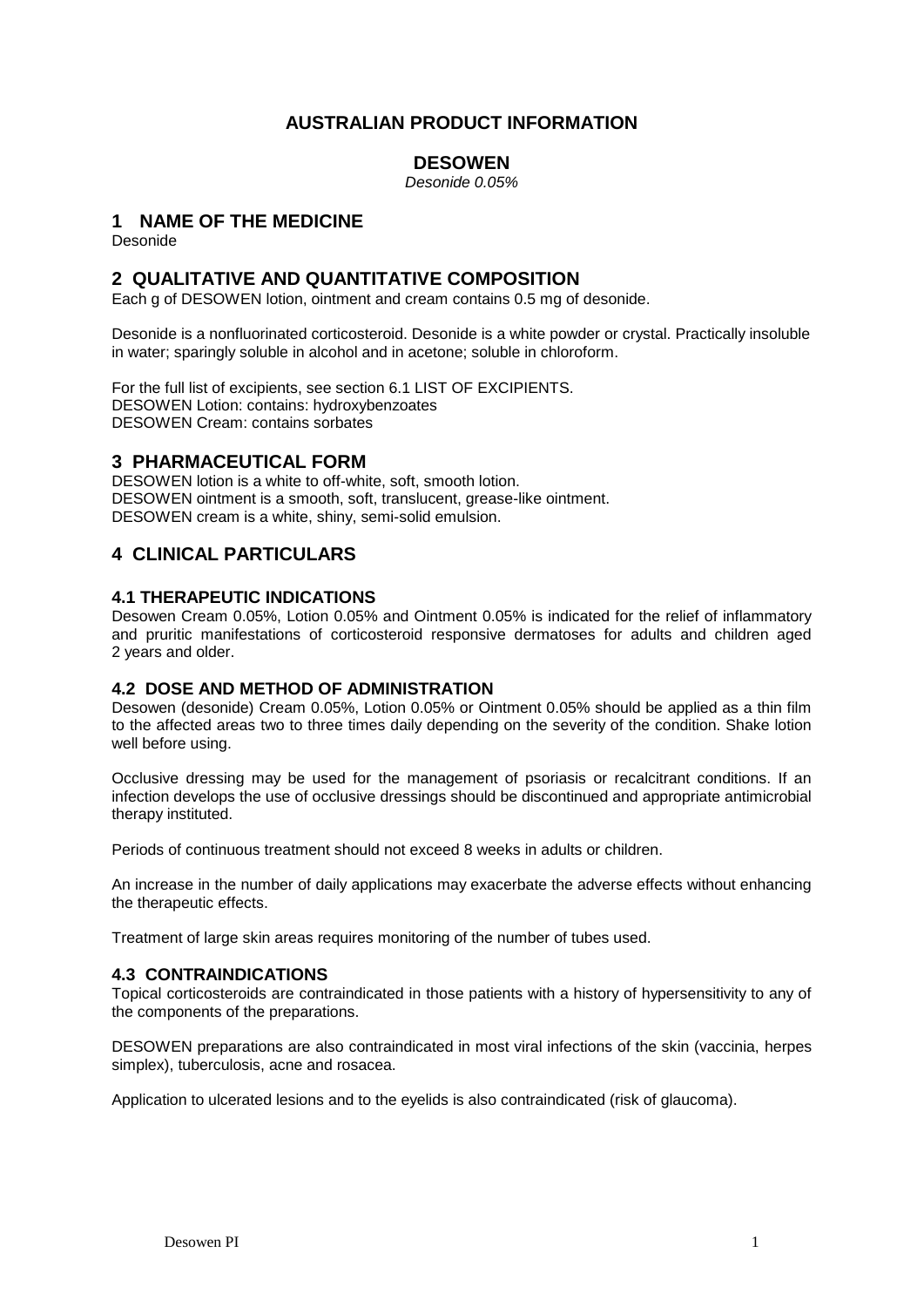## **4.4 SPECIAL WARNINGS AND PRECAUTIONS FOR USE**

Prolonged use of corticosteroids of medium potency on the face is associated with a risk of occurrence of corticosteroid-related dermatitis that is, paradoxically, corticosteroid-responsive, with a rebound after each treatment discontinuation. Gradual withdrawal by tapering is then required.

The product is not recommended in patients with perioral dermatitis.

The product should not be applied on skin areas affected by bacterial and mycobacterial, viral, fungal, parasitic infections or ulcerous wounds.

Systemic absorption of topical corticosteroids has produced reversible hypothalamic-pituitary-adrenal axis suppression, manifestations of Cushings syndrome, hyperglycemia and glucosuria in some patients.

Conditions which augment systemic absorption include the application of more potent steroids, use over a large surface area, prolonged use and the addition of occlusive dressings. Therefore patients receiving a large dose of a potent topical steroid applied to a large surface area or under an occlusive dressing should be evaluated periodically for evidence of HPA axis suppression by using urinary free cortisol and ACTH stimulation tests. If HPA axis suppression is noted an attempt should be made to reduce the frequency of application or to substitute a less potent steroid. Recovery of HPA axis function is generally prompt and complete upon discontinuation of topical steroids. Infrequently signs and symptoms of steroid withdrawal may occur, requiring supplemental systemic corticosteroids.

The duration of continuous treatment should not exceed 8 weeks in either adults or children.

Children may absorb proportionally larger amounts of topical corticosteroids and thus be more susceptible to systemic toxicity (see Section 4.4 SPECIAL WARNINGS AND PRECAUTIONS FOR USE: Paediatric use). If signs of skin or subcutaneous atrophy occur discontinue treatment.

If irritation develops, topical corticosteroids should be discontinued and appropriate therapy instituted. In the event of bacterial or fungal superinfection of a corticosteroid-responsive dermatosis, use specific treatment before the corticosteroid treatment. In case dermatological infections develop during treatment with the corticosteroid, the use of an appropriate antifungal or antibacterial agent should be instituted. If a favourable response does not occur promptly the corticosteroid should be discontinued until the infection has been adequately controlled.

If signs of local intolerance develop, discontinue the treatment and conduct an etiologic investigation.

#### **Visual disturbance**

Visual disturbance may be reported with systemic and topical corticosteroid use. If a patient presents with symptoms such as blurred vision or other visual disturbances, the patient should be considered for referral to an ophthalmologist for evaluation of possible causes which may include cataract, glaucoma or rare diseases such as central serous chorioretinopathy (CSCR) which have been reported after use of systemic and topical corticosteroids.

FOR EXTERNAL USE ONLY.

#### **Use in the elderly**

No data available.

#### **Paediatric use**

DESOWEN cream, lotion and ointment should not be administered to children under the age of two years. HPA axis suppression has been assessed in a clinical study in which DESOWEN ointment was administered for 4 weeks. HPA axis suppression has not been assessed during longer periods of administration. Because of a larger skin surface area to body weight ratio, paediatric patients may show a greater susceptibility to topical corticosteroid induced HPA axis suppression and Cushing's syndrome than mature patients. HPA suppression, Cushing's syndrome and intracranial hypertension have been reported in children using topical corticosteroids. Administration of topical corticosteroids to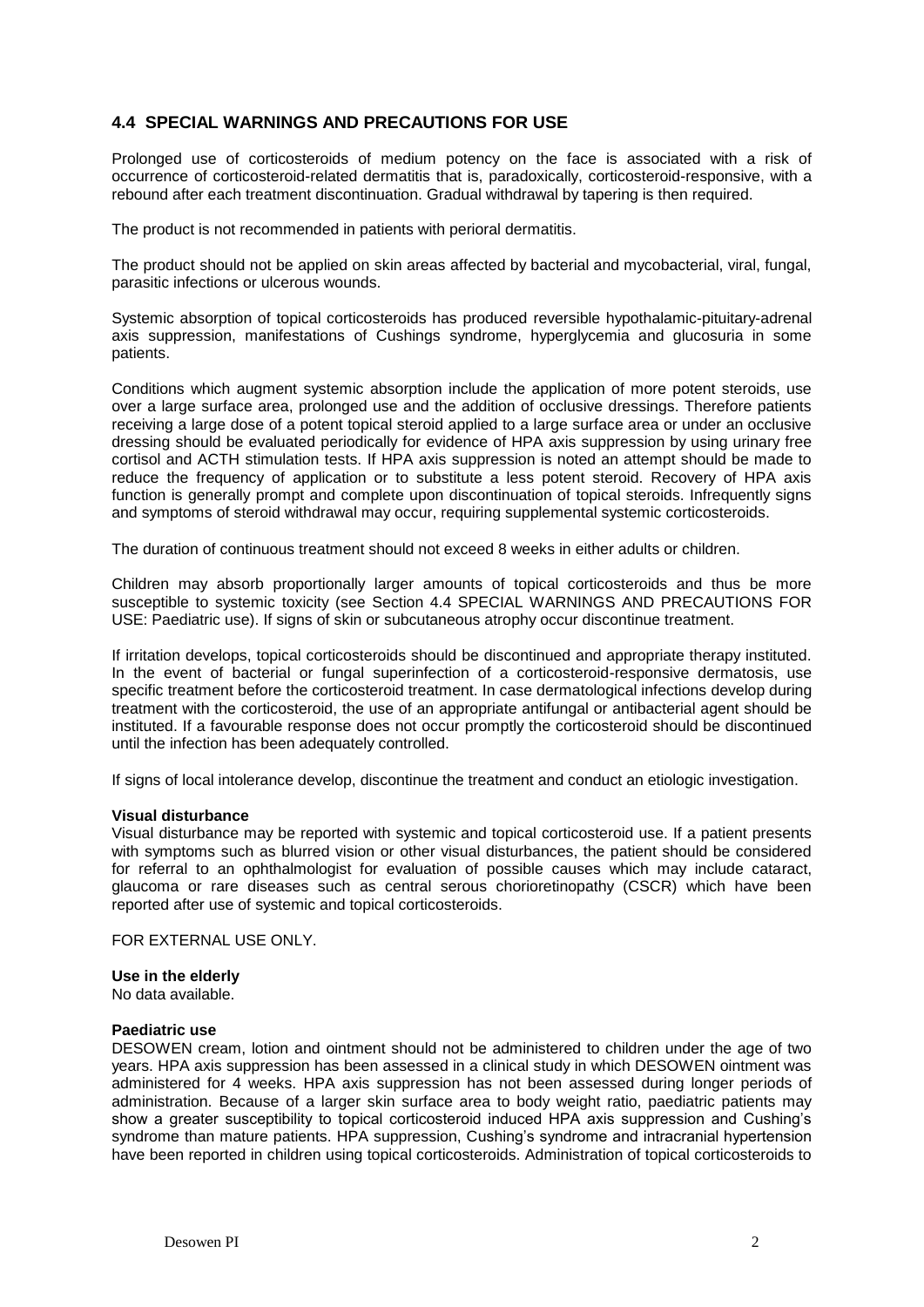children should be limited to the least amount compatible with an effective therapeutic regimen. Chronic corticosteroid therapy may interfere with the growth and development of children. Particular attention must be paid to avoid spontaneous occlusive phenomena, which occur in skin folds or under diapers.

#### **Effects on laboratory tests**

No data available

### **4.5 INTERACTIONS WITH OTHER MEDICINES AND OTHER FORMS OF INTERACTIONS**

The concomitant use of other corticosteroids in the form of tablets, drops or injections may intensify the side effects.

## **4.6 FERTILITY, PREGNANCY AND LACTATION**

**Effects on Fertility**

The effect of desonide on fertility has not been investigated in animals or humans.

#### **Use in Pregnancy**

Pregnancy category B3.

Corticosteroids may be teratogenic in laboratory animals when administered systemically or topically at relatively low dosage levels and a generic 0.05% desonide cream was reported as teratogenic when applied daily at topical maternal doses of 0.6 and 2g/kg in rats and 2g/kg in rabbits over appropriate gestational periods. The more potent corticosteroids have been shown to be teratogenic after dermal application in laboratory animals. There are no adequate and well controlled studies in pregnant women on teratogenic effects from topically applied corticosteroids. Therefore drugs of this class should be used during pregnancy only if potential benefit justifies the potential risk to the foetus and should not be used extensively, in large amounts, or for prolonged periods.

#### **Use in Lactation:**

It is not known whether topical corticosteroids are absorbed sufficiently to be excreted in breast milk. Systemically administered corticosteroids are secreted into breast milk in quantities not likely to have a deleterious effect on the infant. Nevertheless caution should be exercised when topical steroids are administered to a nursing woman. Do not apply the product to the breasts during lactation, due to the risk of product ingestion by the neonate.

## **4.7 EFFECTS ON ABILITY TO DRIVE AND USE MACHINES**

The effects of this medicine on a person's ability to drive and use machines were not assessed as part of its registration.

## **4.8 ADVERSE EFFECTS (UNDESIRABLE EFFECTS)**

Prolonged use of corticosteroids of medium potency may induce cutaneous atrophy, telangiectasia (particularly on the face), striae atrophicae (at the roots of the limbs in particular and occurring more readily in adolescents), ecchymotic purpura secondary to atrophy, and cutaneous fragility. On the face, corticosteroids may give rise to peri-oral dermatitis or exacerbate rosacea.

Delayed cicatrization of atonic wounds, decubitus ulcers and leg ulcers may be observed. Risk of systemic effects (see Section 4.4 SPECIAL WARNINGS AND PRECAUTIONS FOR USE).

The following local adverse reactions are reported infrequently with DESOWEN but may occur more frequently with the use of occlusive dressings. These reactions are listed in an approximate decreasing order of occurrence: burning, itching, irritation, dryness, folliculitis, hypertrichosis, acneiform eruptions, hypopigmentation, perioral dermatitis, allergic contact dermatitis, maceration of the skin, secondary infection, skin atrophy, striae and millaria.

#### **DESOWEN cream, lotion, ointment.**

Table 1: Adverse events ( > 1%) by type reported in clinical studies. These are not necessarily drug related.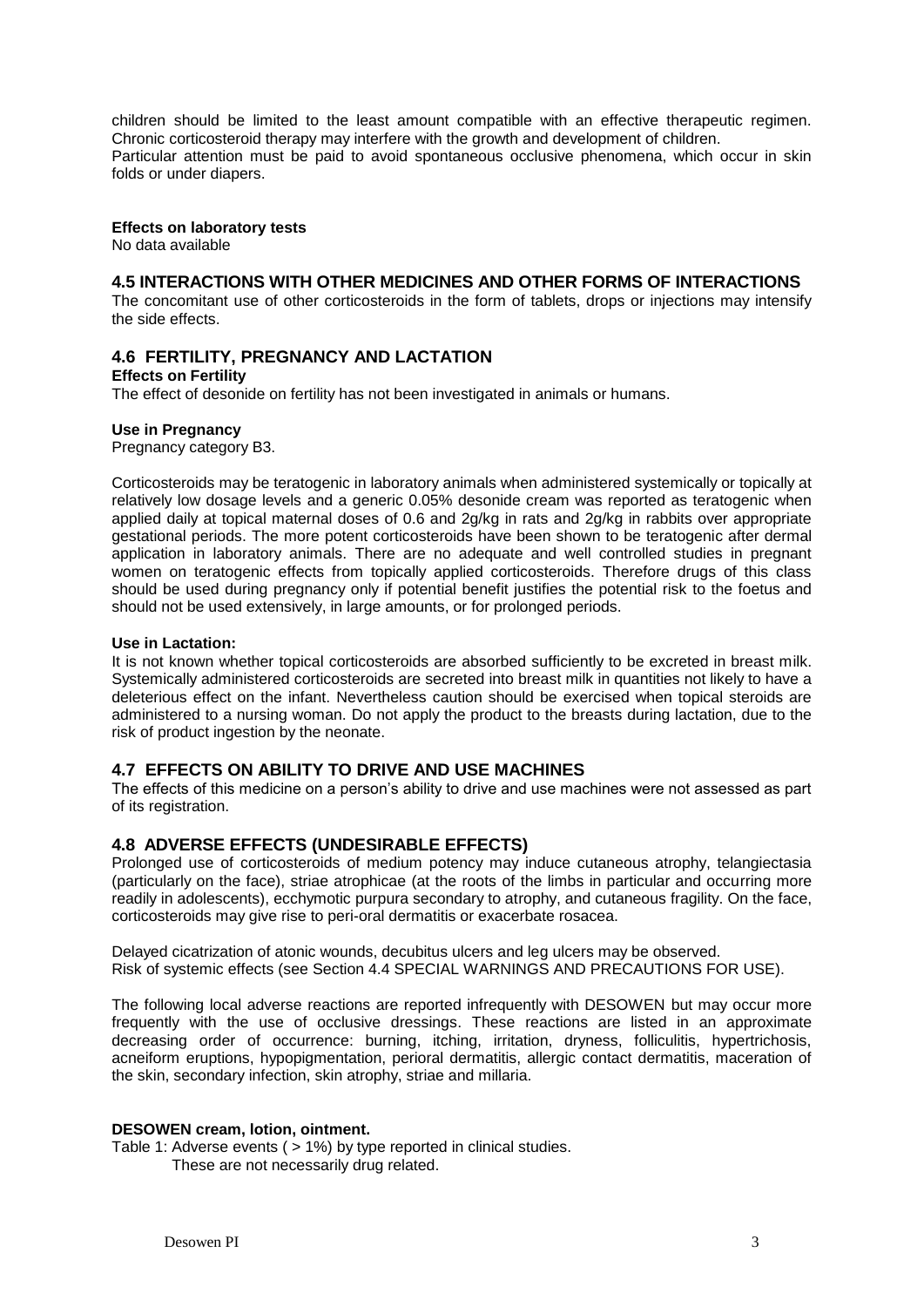|                                   | <b>Desowen</b><br>desonide |             | <b>Hytone</b><br>hydrocortiso<br>ne 1% | <b>Aclovate</b><br>alclomethasone<br>dipropionate | <b>Tridesilon</b><br>desonide |           |
|-----------------------------------|----------------------------|-------------|----------------------------------------|---------------------------------------------------|-------------------------------|-----------|
|                                   |                            | $(n = 643)$ |                                        | (n = 125)                                         | $0.05\%$ (n = 60)             | (n = 207) |
|                                   | Ointment                   | Cream       | Lotion                                 |                                                   |                               |           |
|                                   | $(n=118)$                  | $(n=447)$   | $(n=78)$                               |                                                   |                               |           |
| Body as a whole                   |                            |             |                                        |                                                   |                               |           |
| Condition aggravated              |                            |             |                                        | 2.4%                                              |                               |           |
| Flu syndrome                      | 3.4%                       |             |                                        |                                                   |                               |           |
| Pain                              |                            |             |                                        |                                                   | 1.6%                          |           |
| <b>Central Nervous</b>            |                            |             |                                        |                                                   |                               |           |
| System                            |                            |             |                                        |                                                   |                               |           |
| Headache                          | 6.7%                       |             |                                        |                                                   |                               |           |
| Insomnia                          | 1.6%                       |             |                                        |                                                   |                               |           |
| Skin & appendage                  |                            |             |                                        |                                                   |                               |           |
| Dry skin                          |                            |             |                                        |                                                   | 1.6%                          |           |
| Exfoliative dermatitis            |                            |             |                                        |                                                   | 1.6%                          |           |
| <b>Pruritis</b>                   |                            |             |                                        |                                                   | 1.6%                          |           |
| Rash                              | 1.9%#                      |             |                                        |                                                   | 2.9%                          |           |
| Skin disorder:                    | 1.6% *                     |             |                                        | $2.4\%$ **                                        | 1.6%***                       |           |
| Other events (type not<br>stated) |                            |             |                                        |                                                   | 6.6%                          |           |

\* 1 impetigo & 1 skin infection;

\*\* 1 pediculosis, 1 mite infection, 1 impetigo;

\*\*\* smooth skin.

# It was not possible to identify the arm of the study in which 'rash' occurred so cream/lotion figures have been pooled**.**

#### **Post-marketing Surveillance**

The incidence of adverse drug reactions recorded in global post-marketing surveillance data is less than 1%.

### **Post Marketing Data**

| >1/10                    |
|--------------------------|
| $> 1/100$ and $< 1/10$   |
| $> 1/1000$ and $< 1/100$ |
| >1/10,000 and <1/1000    |
| <1/10,000                |
|                          |

*Body as a whole disorders*

| Uncommon: | Allergic reaction (including facial oedema and application site reaction) |
|-----------|---------------------------------------------------------------------------|
| Rare:     | Reaction aggravated (flare up of original condition)                      |

*Skin and Appendages disorders*

| Uncommon: | Rash (irritation including stinging and burning at site of application) |
|-----------|-------------------------------------------------------------------------|
|           | <b>Pruritus</b>                                                         |
| Rare:     | Skin disorder (not otherwise specified)                                 |

*Eye disorders*  Vision blurred.

## **Reporting suspected adverse effects**

Reporting suspected adverse reactions after registration of the medicinal product is important. It allows continued monitoring of the benefit-risk balance of the medicinal product. Healthcare professionals are asked to report any suspected adverse reactions at [www.tga.gov.au/reporting-problems.](http://www.tga.gov.au/reporting-problems)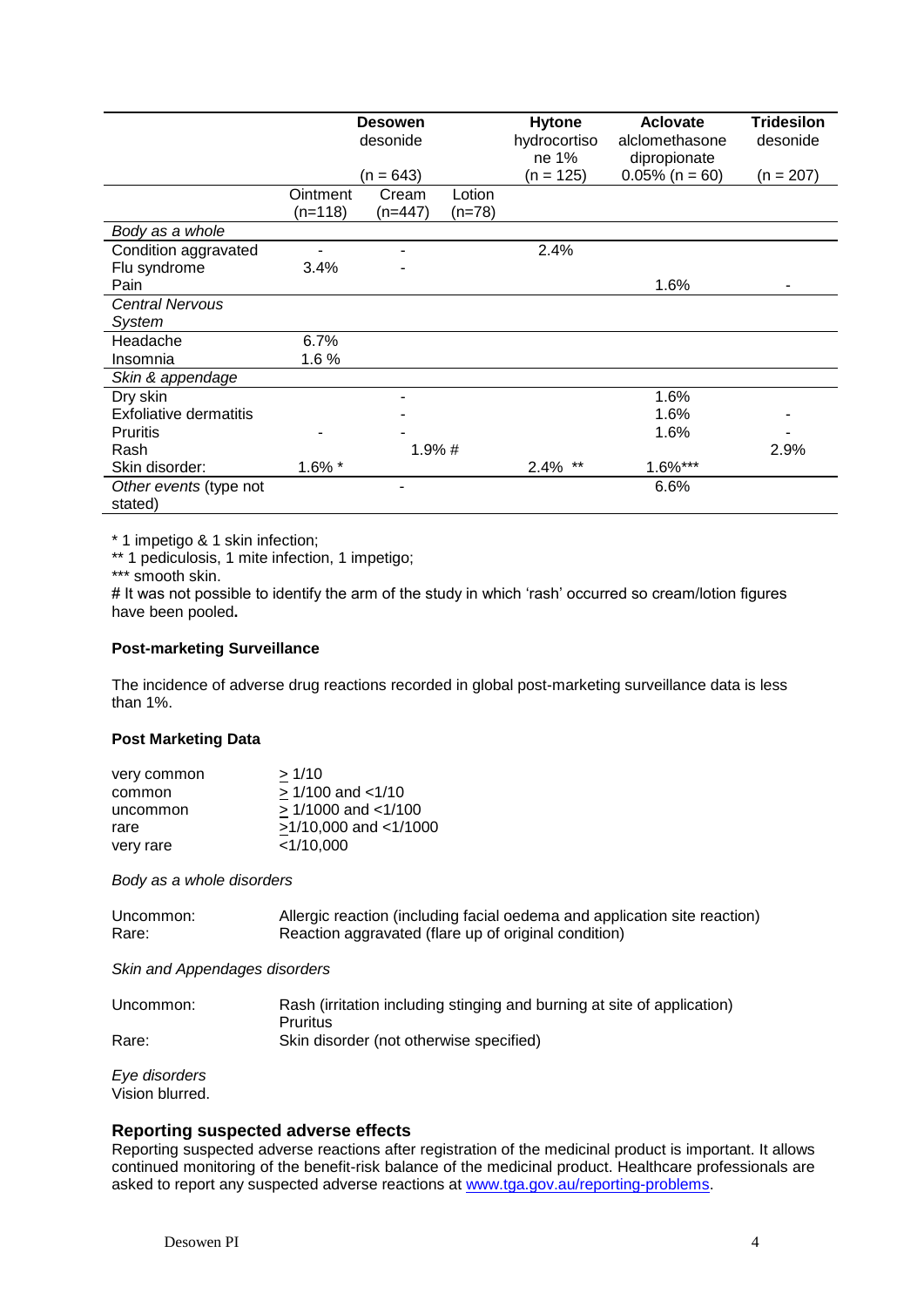## **4.9 OVERDOSAGE**

Topically applied corticosteroids can be absorbed in sufficient amounts to produce systemic effects (see Section 4.4 SPECIAL WARNINGS AND PRECAUTIONS FOR USE).

For information on the management of overdose, contact the Poison Information Centre on 13 11 26 (Australia).

## **5 PHARMACOLOGICAL PROPERTIES**

### **5.1 PHARMACODYNAMIC PROPERTIES**

#### **Mechanism of action**

Topical corticosteroids share anti-inflammatory, anti-pruritic and vasoconstrictive actions. The mechanism of anti-inflammatory activity is unclear. There is evidence to suggest a correlation between vasoconstriction and therapeutic efficacy in man. The McKenzie-Stoughton vasoconstrictor assay yields a ranking on a seven-point scale in which the first rank is the most potent. This assay method has been used to compare and predict potencies and/or clinical efficacies of the topical corticosteroids. Desonide 0.05% is a group VI corticosteroid when assessed in this way. The DESOWEN preparations are classified as mild topical corticosteroids in the USA where this method of assessment of potency is used. In Europe a four-point measure of potency is used, with one designated the most potent. Desonide 0.05% is ranked 3, a mid-potent topical corticosteroid under this system.

#### **Clinical trials**

No data available.

### **5.2 PHARMACOKINETIC PROPERTIES**

#### **Absorption**

Sufficient corticosteroid may be absorbed to give a systemic effect following topical application. The extent of percutaneous absorption is determined by many factors including the vehicle, the presence of broken skin and the use of occlusive dressings. Topical corticosteroids can be absorbed from normal intact skin. Inflammation or other disease processes can increase percutaneous absorption. Occlusive dressings substantially increase percutaneous absorption of topical corticosteroids. Thus occlusive dressings may be a valuable therapeutic adjunct for the treatment of resistant dermatoses.

#### **Distribution**

Once absorbed through the skin, topical corticosteroids are handled through pharmacokinetic pathways similar to systemically administered corticosteroids. Corticosteroids are bound to plasma proteins in varying degrees.

#### **Metabolism**

Corticosteroids are metabolised primarily in the liver.

#### **Excretion**

Corticosteroids are excreted by the kidneys. Some of the topical corticosteroids and their metabolites are also excreted into the bile.

## **5.3 PRECLINICAL SAFETY DATA**

#### **Genotoxicity**

There is no information on the genotoxicity of desonide. No mutagenic or clastogenic effects were found following genotoxicity testing of related drugs budesonide and prednisolone.

#### **Carcinogenicity**

Desonide has not been investigated in long term carcinogenicity studies in animals. However, budesonide, which has a close structural resemblance to desonide, caused an increased incidence of primary hepatocellular tumours in male rats dosed orally at 25 and 50  $\mu$ g/kg/day. In a repeat study, budesonide, prednisolone and triamcinolone acetonide all had this effect, indicating a class effect of corticosteroids. A related corticosteroid, flunisolide, caused an increased incidence of pulmonary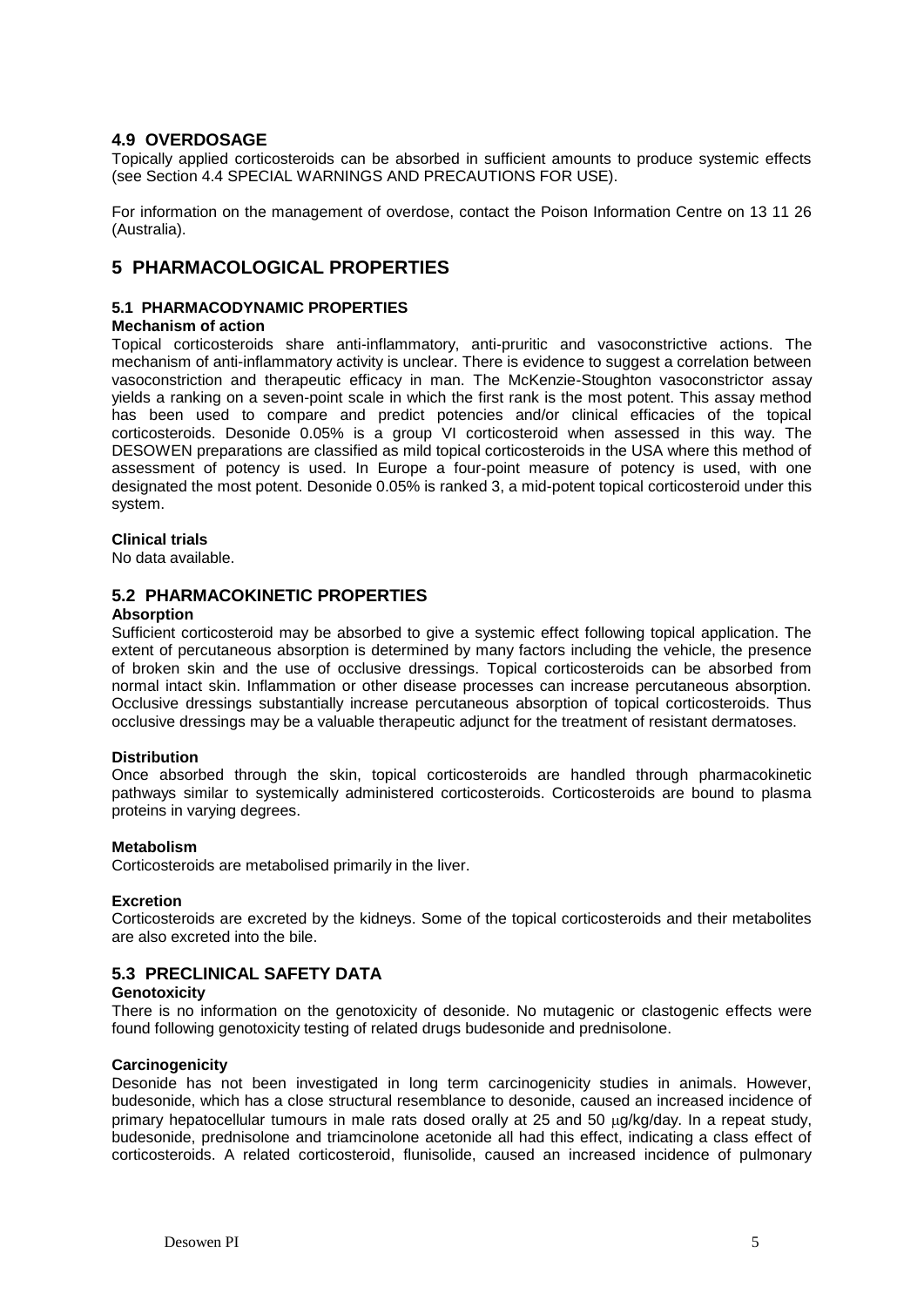adenomas in mice in a 22 month study, and an increased incidence of mammary adenocarcinomas in rats in a 24 month study.

## **6. PHARMACEUTICAL PARTICULARS**

## **6.1 LIST OF EXCIPIENTS**

#### **DESOWEN Lotion**

sodium lauryl sulfate light liquid paraffin cetyl alcohol stearyl alcohol propylene glycol methyl hydroxybenzoate propyl hydroxybenzoate sorbitan monostearate self emulsifying glyceryl monostearate edetate sodium purified water citric acid sodium hydroxide

## **DESOWEN Cream**

propylene glycol polysorbate 60 emulsifying wax isopropyl palmitate stearic acid synthetic beeswax propyl gallate citric acid sodium hydroxide purified water sorbic acid potassium sorbate

## **DESOWEN Ointment**

plastibase 50W (PI 2377)

## **6.2 INCOMPATIBILITIES**

Incompatibilities were either not assessed or not identified as part of the registration of this medicine.

#### **6.3 SHELF LIFE**

In Australia, information on the shelf life can be found on the public summary of the Australian Register of Therapeutic Goods (ARTG). The expiry date can be found on the packaging.

#### **6.4 SPECIAL PRECAUTIONS FOR STORAGE**

Store below 25°C. Avoid freezing.

#### **6.5 NATURE AND CONTENTS OF CONTAINER**

DESOWEN Cream 0.05% and Ointment 0.05% is supplied in tubes (collapsible aluminium tube with white polypropylene cap) containing 25g, 30g, 50g and 60g.

DESOWEN lotion 0.05% is supplied in bottles (HDPE) containing 10mL, 30mL, 60mL and 100mL.

## **6.6 SPECIAL PRECAUTIONS FOR DISPOSAL**

In Australia any unused medicine or waste material should be disposed of in accordance with local requirements.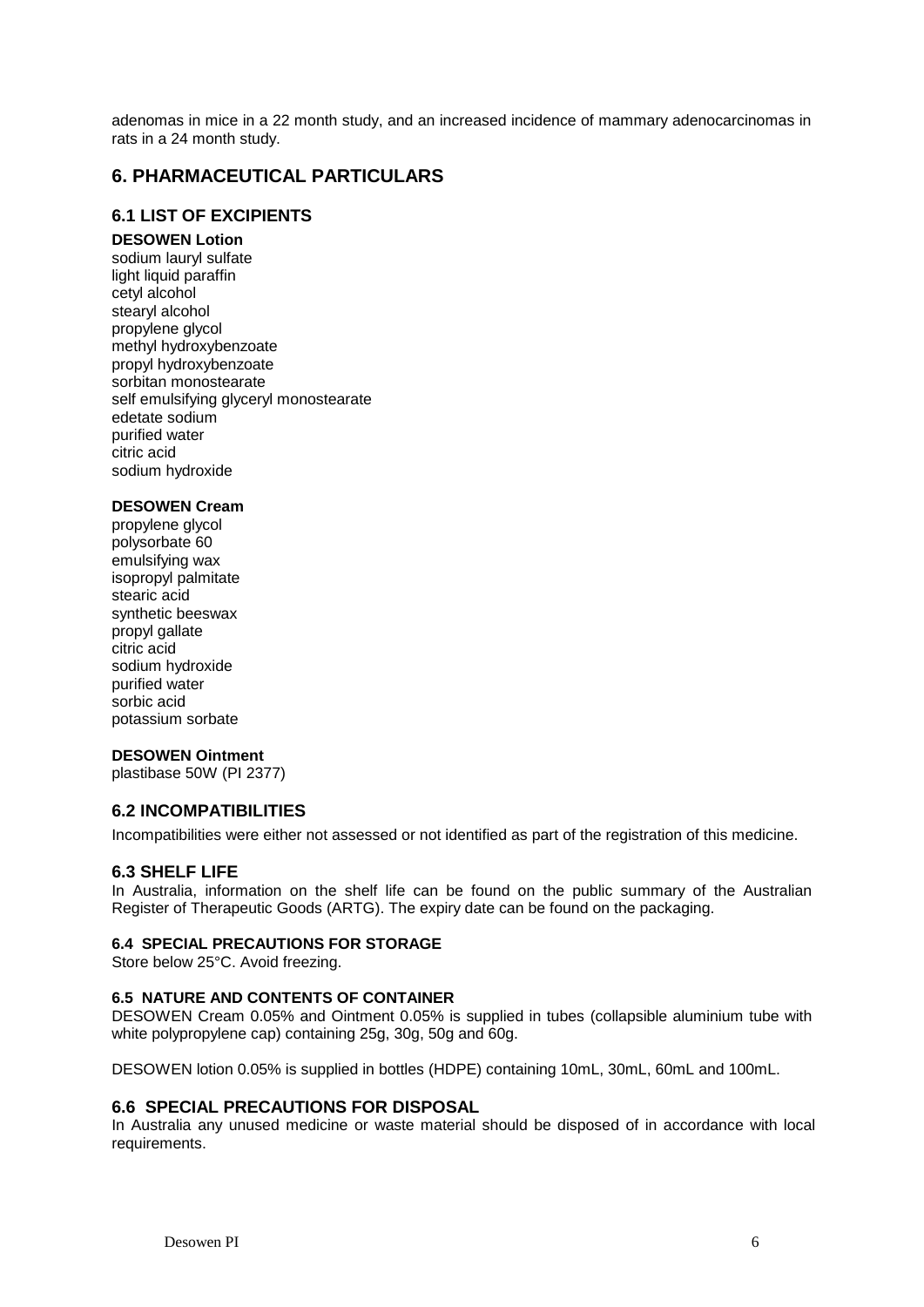## **6.7 PHYSICOCHEMICAL PROPERTIES**

**Structural Formula:**



| <b>Chemical Abstracts Number: 638-94-8</b> |                                                                                      |
|--------------------------------------------|--------------------------------------------------------------------------------------|
| <b>Chemical Name:</b>                      | $11\beta$ , $16\alpha$ , 17, 21-tetrahydroxypregna-1, 4-diene-3, 20-dione-cyclic-16, |
|                                            | 17-acetonide.                                                                        |
| <b>Molecular Formula:</b>                  | $C_{24}H_{32}O_6$ ,                                                                  |
| Molecular weight :                         | 416.52                                                                               |

## **7 MEDICINE SCHEDULE (POISONS STANDARD)**

PRESCRIPTION MEDICINE (S4)

## **8 SPONSOR**

Galderma Australia Pty Ltd. 13B Narabang Way Belrose NSW 2085 Australia. Telephone: 1800 800 765

Distributed in New Zealand by: Healthcare Logistics 58 Richard Pearse Drive Airport Oaks Auckland

## **9 DATE OF FIRST APPROVAL**

21<sup>st</sup> December 1998

## **10 DATE OF REVISION**

7<sup>th</sup> August 2018